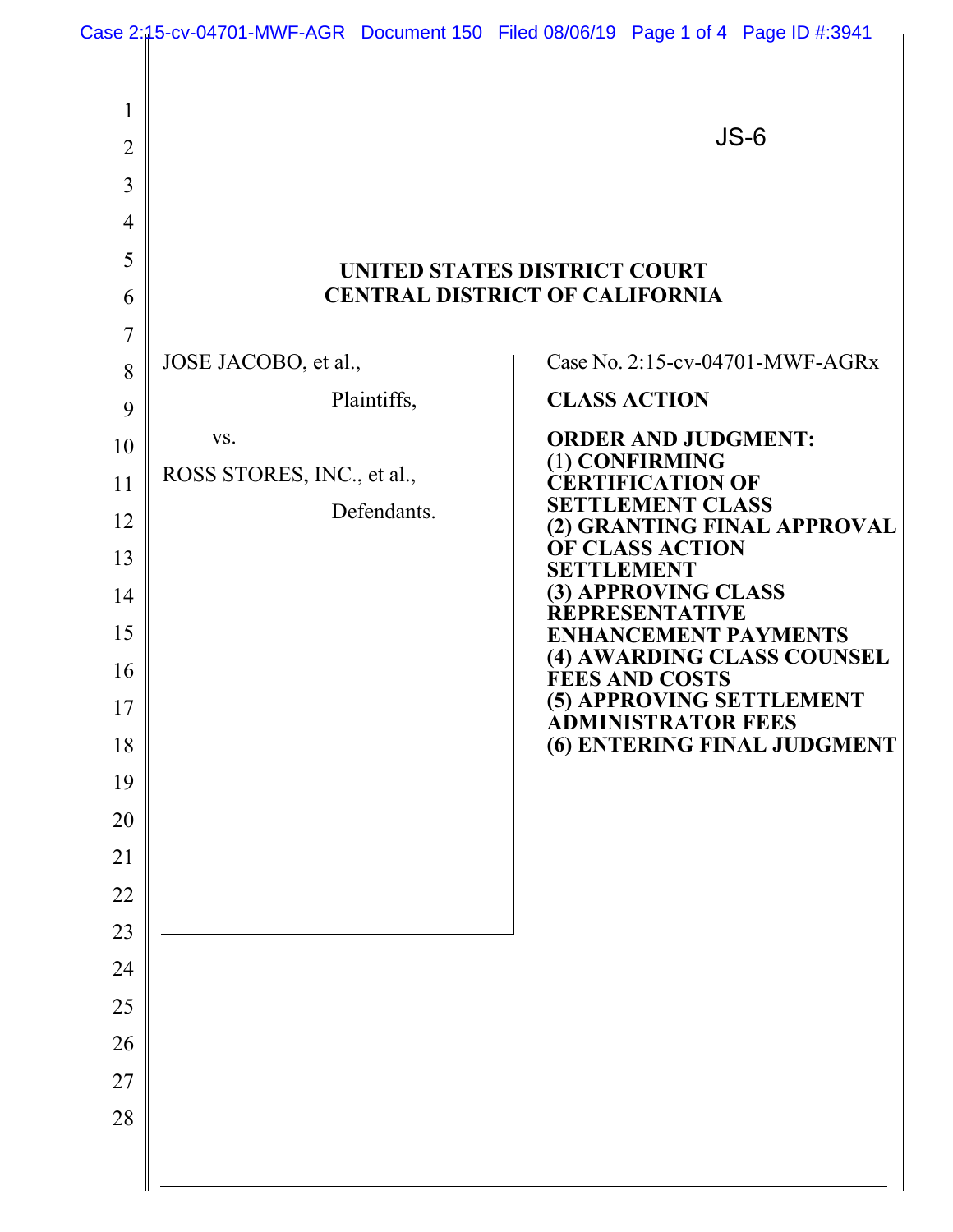1 2 3 4 5 6 7 8 9 This matter has come before the Court pursuant to Plaintiffs' Motion for Final Approval of Class Action Settlement ("Motion for Final Approval") and Plaintiffs' Motion for Attorneys' Fees and Costs, Costs of Administration, and Representative Enhancement Payments (ECF Doc. No. 141) ("Motion for Attorneys' Fee") (collectively the "Motions"). The Court has considered the Motions, their accompanying memoranda and declarations, and the Settlement Agreement. The Court determines that the Settlement is fair, reasonable and adequate. Adequate notice of the Settlement was provided to the Settlement Class in compliance with due process.

10

11

## **NOW, THEREFORE, IT IS HEREBY ORDERED, ADJUDGED and DECREED**:

- 12 13 14 15 16 17 18 19 20 21 22 1. The Court has jurisdiction over this action and the Parties' Proposed Settlement under 28. U.S.C. §§ 1332(d) and 1453 pursuant to the Class Action Fairness Act since the amount in controversy exceeds \$5,000,000 and because of the complete diversity between Plaintiffs and Defendant. 2. For the reasons stated in the Order Granting Plaintiffs' Motion for Preliminary Approval of Class Action Settlement and Certification of Settlement Class (ECF Doc. No. 138) ("Preliminary Approval Order"), the Court finds that the action meets all the requirements for class certification, and it is hereby ordered that the Settlement Class is finally approved and certified as a class for purposes of settlement of this action.
- 23 24 25 26 27 28 3. The Parties' Settlement Agreement ("SA") (attached as Exhibit A to the Declaration Douglas Caiafa) is granted final approval as it meets the criteria for final settlement approval. The Settlement falls within the range of possible approval as fair, adequate, and reasonable, and appears to be the product of arms- length and informed negotiation, and to treat all Class Members fairly.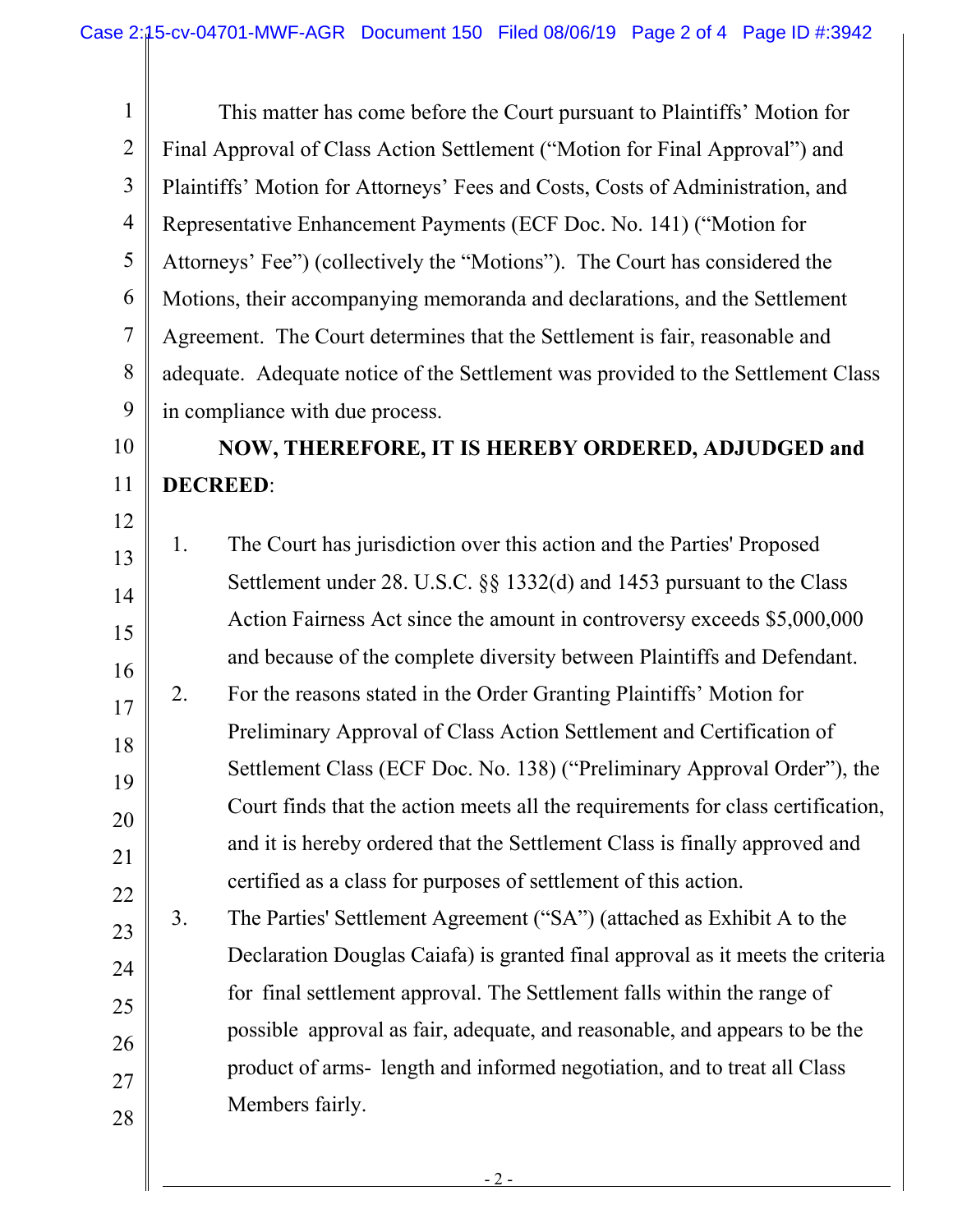1 2 3 4 5 6 7 8 9 10 11 12 13 14 15 16 17 18 19 20 21 22 23 24 25 26 27 28 4. Notice to Class Members of the Settlement as described in the SA and the Preliminary Approval Order, including the Summary Notice, online and mobile media notice, and Publication Notice, were sufficient to inform Class Members of the terms of the Settlement; their rights under the Settlement; their rights to object to the Settlement; their right to receive a Merchandise Certificate with a cash option, or elect not to participate in the Settlement; the processes for receiving a Merchandise Certificate with a cash option, electing not to participate in the Settlement, or objecting to the Settlement; and the date and location of the final approval hearing. Therefore, the Court finds and determines that the Notice to Class Members was complete and constitutionally sound, because individual notices were mailed and/or emailed to all Class Members whose identities and addresses are reasonably known to the Parties, and Notice was published in accordance with this Court's Preliminary Approval Order, and such notice was the best notice practicable. 5. Class Members were provided with the opportunity to comment on, or object to the Settlement, as well as to elect not to participate in the Settlement. No valid or timely objections were filed by any Class Member, and only 2 Class Members elected to not participate in the Settlement. 6. CPT is awarded \$630,250 for their services as Settlement Administrator, pursuant to the terms set forth in the SA. 7. Class Representatives Jose Jacobo and Theresa Metoyer are each awarded the sum of \$5,000 as a Class Representative Enhancement Payment pursuant to the terms set forth in the SA. 8. Class Counsel is awarded \$1,213,500, as attorneys' fees, and \$19,750 as costs, pursuant to the terms set forth in the SA.